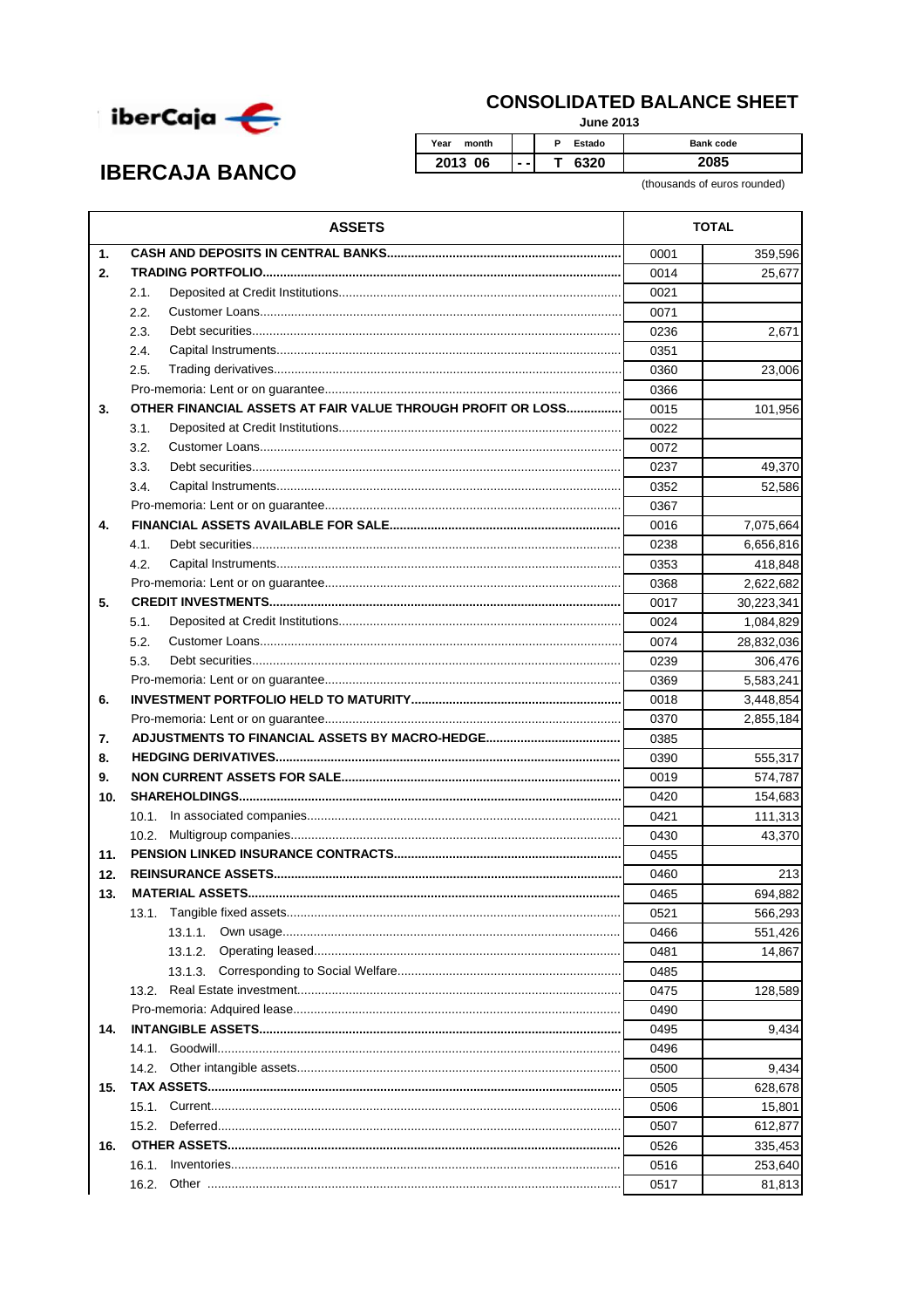

**IBERCAJA BANCO** 

## **CONSOLIDATED BALANCE SHEET**

**June 2013** 

Year month  $\overline{P}$ Estado Bank code 2013 06  $\overline{\mathsf{r}}$ 6320 2085  $\ddotsc$ 

(thousands of euros rounded)

|     |                                                                      | 0550 | 44,188,535   |  |
|-----|----------------------------------------------------------------------|------|--------------|--|
|     | <b>LIABILITIES</b>                                                   |      | <b>TOTAL</b> |  |
| 1.  |                                                                      | 0565 | 12,502       |  |
|     | 1.1.                                                                 | 0553 |              |  |
|     | 1.2.                                                                 | 0571 |              |  |
|     | 1.3.                                                                 | 0616 |              |  |
|     | 1.4.                                                                 | 0766 |              |  |
|     | 1.5.                                                                 | 0795 | 12,502       |  |
|     | 1.6.                                                                 | 0800 |              |  |
|     | 1.7.                                                                 | 0861 |              |  |
| 2.  | OTHER FINANCIAL LIABILITIES AT FAIR VALUE THROUGH PROFIT OR LOSS     | 0566 |              |  |
|     | 2.1.                                                                 | 0552 |              |  |
|     | 2.2.                                                                 | 0572 |              |  |
|     | 2.3.                                                                 | 0617 |              |  |
|     | 2.4.                                                                 | 0767 |              |  |
|     | 2.5.                                                                 | 0842 |              |  |
|     | 2.6.                                                                 | 0862 |              |  |
| 3.  |                                                                      | 0568 | 36,306,558   |  |
|     | 3.1.                                                                 | 0554 | 2,528,461    |  |
|     | 3.2.                                                                 | 0574 | 4,007,672    |  |
|     | 3.3.                                                                 | 0619 | 25,406,949   |  |
|     | 3.4.                                                                 | 0769 | 3,484,634    |  |
|     | 3.5.                                                                 | 0844 | 254,927      |  |
|     | 3.6.                                                                 | 0865 | 623,915      |  |
| 4.  |                                                                      | 0890 |              |  |
| 5.  |                                                                      | 0895 | 136,543      |  |
| 6.  |                                                                      | 0569 |              |  |
| 7.  |                                                                      | 0910 | 5,131,392    |  |
| 8.  |                                                                      | 0915 | 150,090      |  |
|     | 8.1.                                                                 | 0916 | 124,340      |  |
|     | 8.2.                                                                 | 0922 | 6,617        |  |
|     | 8.3.                                                                 | 0923 | 7,069        |  |
|     | 8.4.                                                                 | 0927 | 12,064       |  |
| 9.  |                                                                      | 0930 | 174,085      |  |
|     | 9.1.                                                                 | 0931 | 9,331        |  |
|     | 9.2.                                                                 | 0932 | 164,754      |  |
| 10. |                                                                      | 0941 |              |  |
| 11. |                                                                      | 0956 | 64,606       |  |
| 12. |                                                                      | 0961 |              |  |
|     |                                                                      | 1000 | 41,975,776   |  |
|     | <b>NET WORTH</b>                                                     |      | <b>TOTAL</b> |  |
| 1.  |                                                                      | 1020 | 2,206,854    |  |
|     | 1.1.                                                                 | 1021 | 2,278,500    |  |
|     | 1.1.1.                                                               | 1022 | 2,278,500    |  |
|     | 1.1.2.                                                               | 1027 |              |  |
|     | 1.2.                                                                 | 1030 |              |  |
|     | 1.3.                                                                 |      |              |  |
|     |                                                                      | 1031 | $-87,271$    |  |
|     | 1.3.1.<br>Reserves/ losses from companies accounted by Equity method | 1033 | $-24,862$    |  |
|     | 1.3.2.                                                               | 1036 | -62,409      |  |
|     | 1.4.                                                                 | 1040 |              |  |
|     | 1.4.1.                                                               | 1041 |              |  |